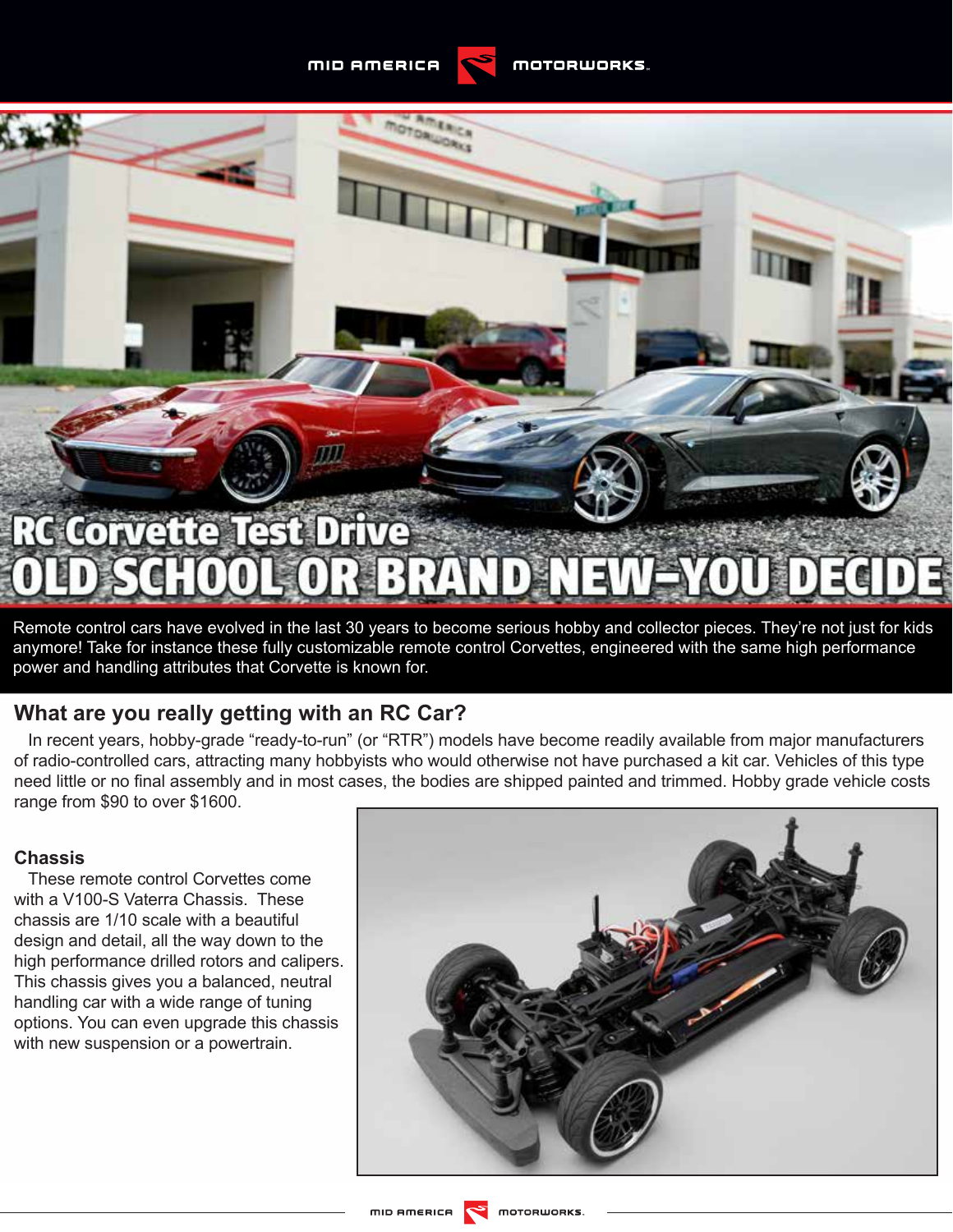**MID AMERICA** 



#### **Body**

These beautiful 1969 or 2014 Corvette bodies are officially licensed by General Motors and include specific details, such as correct bumpers, badging and more. If the provided body isn't quite what you're looking for, just purchase an unpainted body kit and begin the process of total customization. Use a paint that's approved for polycarbonate plastic; the rest of the accessories are provided.

#### 

#### **Powertrain**

If its power you're after with your RC Car, look no further! The Dynamite 15 Turn Brushed Motor provides plenty of power to the shaft-driven 4 wheel drive assembly. In fact, the four wheel drive delivers excellent traction on paved surfaces and superb drift control when sliding through corners at full throttle. The differentials are sealed against the elements and can be tuned for a variety of running conditions, as indicated by this chart.

| BRUSHED                     | RECOMMENDED<br><b>BRUSHLESS MOTOR</b>       | <b>MOTOR MOUNT</b><br><b>PLATE POSITION</b> | 1st    |      | FINAL (2.66) |      | <b>TOTAL</b>      |                                                                                                      |
|-----------------------------|---------------------------------------------|---------------------------------------------|--------|------|--------------|------|-------------------|------------------------------------------------------------------------------------------------------|
| мотов                       |                                             |                                             | Pinion | Spur | <b>Drive</b> | Ring | <b>GEAR RATIO</b> | <b>MOTOR PLATE POSITION</b>                                                                          |
| DYN1172<br>15 turn<br>motor | <b>Brushless motor</b><br>10.5 turn or less | А                                           | 22     | 77   | 12           | 32   | 9.33              | STD 77T Spur Gear with<br>minimum Pinion Gear<br>STD 77T Spur Gear with<br>max Pinion Gear           |
|                             |                                             | в                                           | 23     | 77   | 12           | 32   | 8.93              |                                                                                                      |
|                             |                                             | C                                           | 24     | 77   | 12           | 32   | 8.56              |                                                                                                      |
|                             |                                             | D                                           | 25     | 77   | $12^{1}$     | 32   | 8.21              |                                                                                                      |
|                             |                                             | Е                                           | 26     | 77   | 12           | 32   | 7.90              |                                                                                                      |
|                             |                                             | F                                           | 27     | 77   | 12           | 32   | 7.60              |                                                                                                      |
|                             |                                             | G                                           | 28     | 77   | 12           | 32   | 7.33              |                                                                                                      |
|                             |                                             | н                                           | 29     | 77   | 12           | 32   | 7.08              |                                                                                                      |
|                             |                                             | 1                                           | 30     | 77   | 12           | 32   | 6.84              |                                                                                                      |
|                             |                                             | $\mathbf{A}$                                | 28     | 71   | 12           | 32   | 6.76              | Optional 71T Spur Gear with<br>minimum Pinion Gear<br>Optional 71T Spur Gear<br>with max Pinion Gear |
|                             |                                             | B                                           | 29     | 71   | 12           | 32   | 6.53              |                                                                                                      |
|                             |                                             | c                                           | 30     | 71   | 12           | 32   | 6.31              |                                                                                                      |
|                             |                                             | D                                           | 31     | 71   | 12           | 32   | 6.11              |                                                                                                      |
|                             |                                             | E                                           | 32     | 71   | 12           | 32   | 5.92              |                                                                                                      |
|                             | <b>Brushless motor</b><br>13.5 turn         | Е                                           | 38     | 65   | 12           | 32   | 4.56              | Optional 65T Spur Gear<br>with minimum Pinion Gear<br>Optional 65T Spur Gear<br>with max Pinion Gear |
|                             |                                             | F                                           | 39     | 65   | 12           | 32   | 4.44              |                                                                                                      |
|                             |                                             | G                                           | 40     | 65   | 12           | 32   | 4.33              |                                                                                                      |
|                             |                                             | H                                           | 41     | 65   | 12           | 32   | 4.23              |                                                                                                      |
|                             |                                             | п                                           | 42     | 65   | 12           | 32   | 4.13              |                                                                                                      |

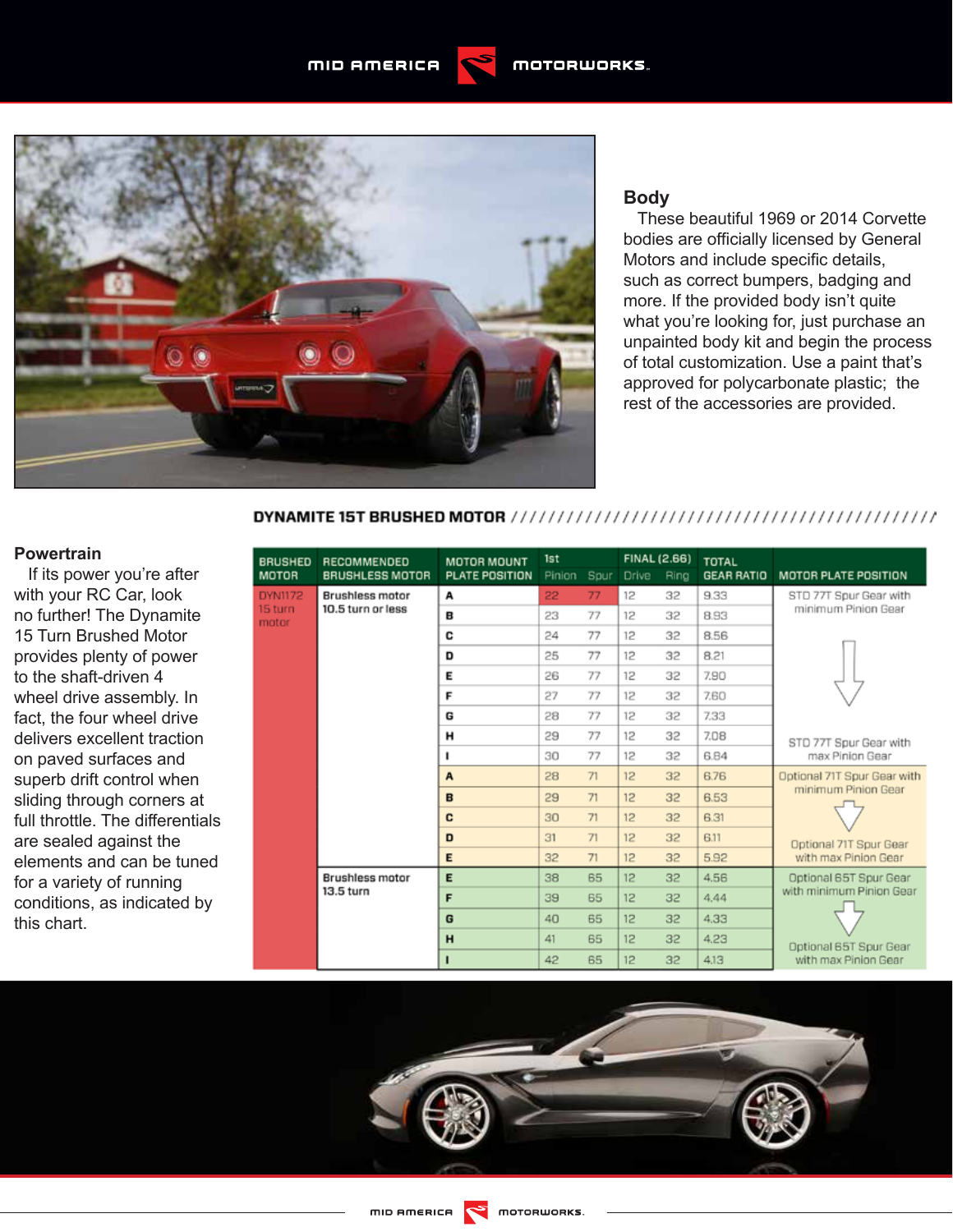#### **Wheels and Tires**

On small cars, this can make a big difference. Especially on small RC cars! The low-profile tires and 54mm wheels are complemented by brake and caliper details on the hub. The rear tires have a little more meat than the fronts for better grip and a little more attitude.

#### **Prep Time: Before Running Your RC Corvette**

Always consider these quick steps before running your RC Corvette. You'll enjoy the drive even more if you do!

1. Check for free suspension movement. All suspension arms and steering components should move freely. Any binds will cause the vehicle to handle poorly.

2. Charge the battery. There's nothing worse than an abbreviated run because you don't have a full battery.

3. Check the calibration of the Electronic Speed Control. If recalibration is required, follow the setup instructions supplied in the owner's manual.

4. Adjust the transmitter settings to your desired configuration.

#### **Run Times**

The largest factor in run time is the capacity of the battery pack. A larger mAh rating increases the amount of run time. The condition of a battery pack is also an important factor in both run time and speed. The battery connectors may become hot during driving. Batteries will lose performance and capacity over time. Driving the vehicle from a stop to full speed repeatedly will damage the batteries and electronics over time. Sudden acceleration will also lead to shorter run times.

#### **How to Improve Run Times**

- Clean and oil bearings often. If bearings are dirty, they will increase friction and cause reduced performance.
- Keep your vehicle clean and maintained.
- Allow more airflow to the Electronic Speed Control and motor.
- Change the gearing to a lower ratio. A lower ratio decreases the operating temperature of the electronics. Use a smaller pinion gear or larger spur gear to lower the gear ratio. (Refer to the chart for tuning info)
- Use a battery pack with a higher mAh rating.

### **Driving Precautions**

• Maintain sight of the vehicle at all times.





**MOTORWORKS**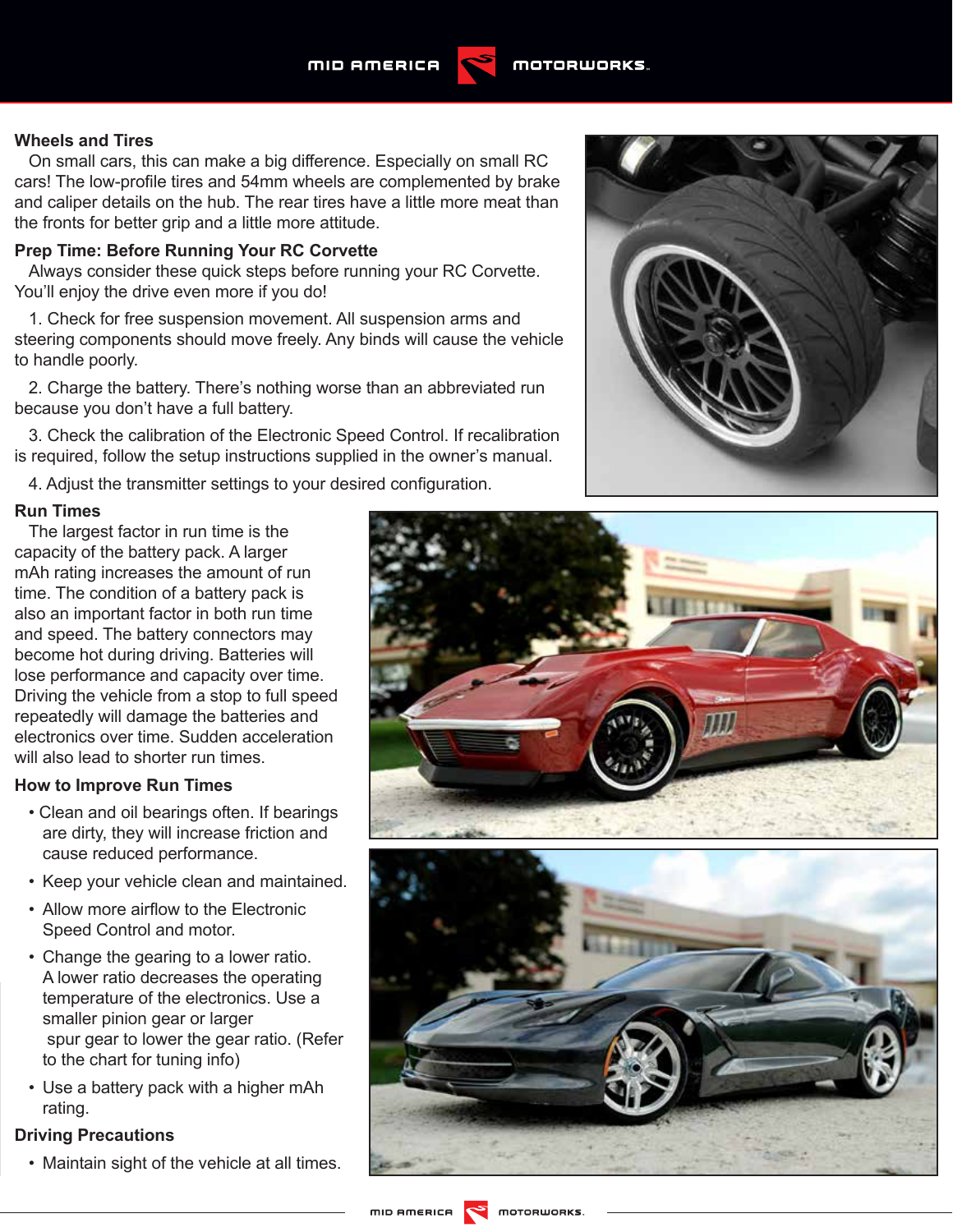- Routinely inspect the vehicle for loose wheel hardware.
- Do not drive the vehicle in tall grass. Doing so can damage the vehicle or electronics.
- Stop driving the vehicle when you notice a lack of power. Driving the vehicle when the battery is overly discharged can cause the receiver to power off. If the receiver loses power, you will lose control of the vehicle.
- Do not apply forward or reverse throttle if the vehicle is stuck. Applying throttle in this instance can damage the motor.
- After driving the vehicle, allow the electronics to cool before driving the vehicle again. Remove the body of the vehicle to reduce cooling time.

## **Tuning, Adjusting, and Maintaining your RC Corvette**

To ensure the most fun  $-$  and longest life  $-$  for your RC Corvette, follow these suggestions:

- Examine your vehicle on a regular basis to ensure there is no damage or wear.
- Use a brush to remove dirt and dust.
- Look for damage to the suspension arms and other molded parts.
- Re-glue the tires to the wheels, if necessary.
- Clean and oil all wheel bearings.
- Use suitable tools to tighten fasteners.
- Make sure the camber and steering linkages are not bent; replace any bent linkages.
- Adjust the Toe and Camber settings, if necessary.
- Remove the shocks and inspect them for damage. Rebuild the shocks if oil is leaking.
- Inspect electronics and batteries for exposed wires. Repair exposed wires with shrink-wrap or replace the wire.
- Make sure the Electronic Speed Control and receiver are secure on the chassis. Replace the double-sided tape, if necessary.
- Power ON the transmitter. If the green LED is dim or off, replace the AA batteries in your transmitter.
- Check the spur gear and pinion gear for wear.

# **Water-Resistant Vehicle With Waterproof Electronics**

Really? Yes! Your remote control Corvette has been designed and built with a combination of waterproof and water resistant components to allow you to drive in puddles, snow, rain, and wet grass. However this doesn't mean that your RC Corvette should be submerged underwater. Metal parts, such as bearings, hinge pins, screws and nuts, as well as the contacts in the electrical cables, will be susceptible to corrosion if additional maintenance is not performed after operating in wet conditions. Here is a service procedure to follow after operating in wet conditions:

- Drain any water that has collected in the tires by spinning them at high speed.
	- o With the body removed, place the vehicle upside down and pull full throttle for a few short bursts until the water has been removed.
- Remove the battery pack(s) and dry the contacts.
	- o If you have an air compressor or a can of compressed air, blow out any water that may be inside the recessed connector housing.
- Remove the tires/wheels from the vehicle and gently rinse the mud and dirt off with a garden hose. Avoid rinsing the bearings and transmission.